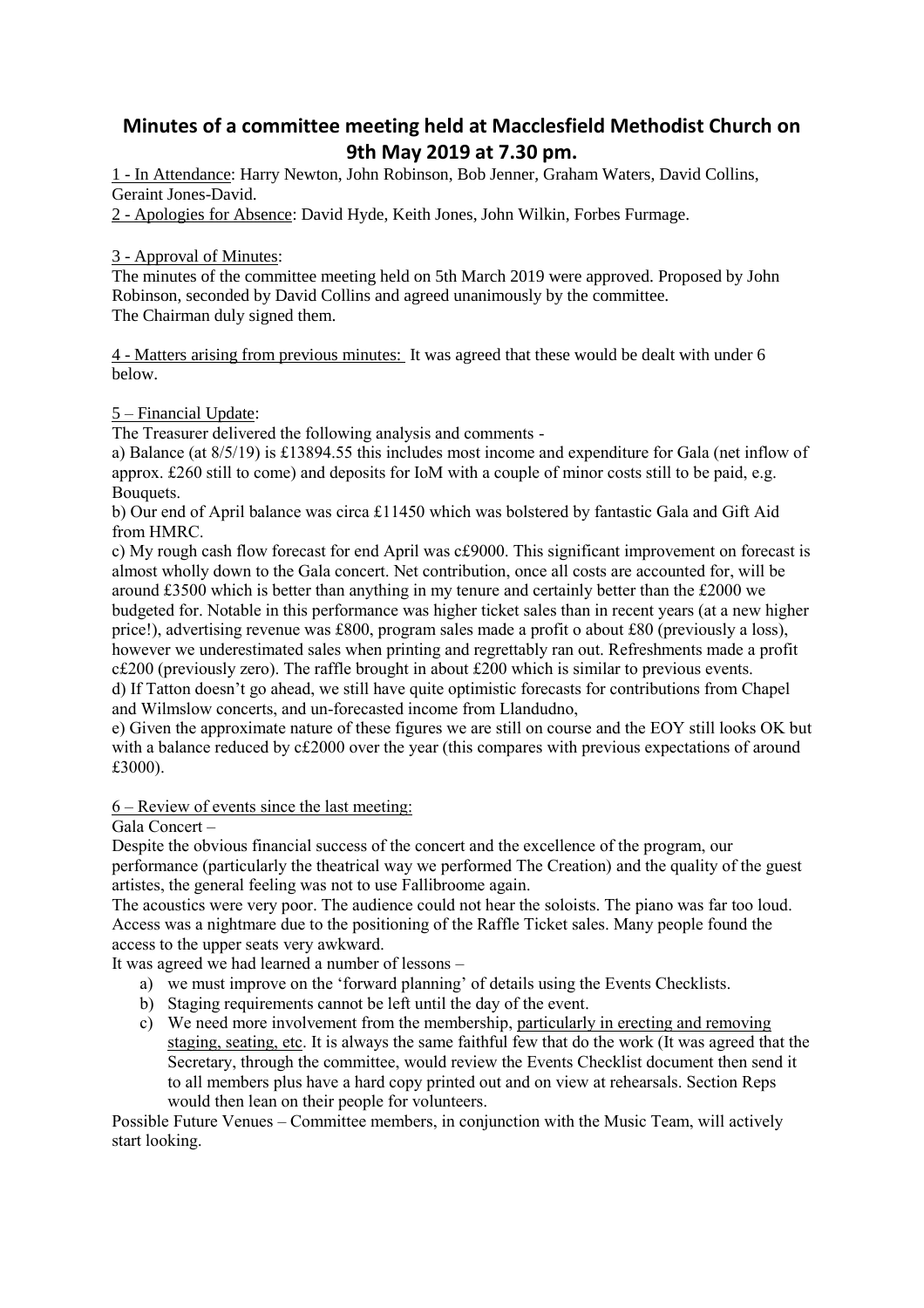The Chairman will be writing personal letters of thanks to a number of members whose contributions were invaluable. Bill Pinnock, Robert Lynn, Jan Wilkin, Audrey Skelton, Tony Williams, to name a few.

On a positive note the Publicity leading up to the concert was excellent and thanks must go to; John Wilkin, ably assisted by Jan, Ciaran for the quality of his interview on local radio.

Tony Williams and The Wilkins for the arduous task of positioning banners.

Bob Jenner and Team Wilkin for printing and distributing Flyers and Posters.

The Program was arguably the best we've ever had, and thanks must go to David Hyde for his work on this.

## 6a – Future Events:

David Hyde submitted the following report for discussion –

## **Tatton**

After a recent ad hoc Committee meeting called on 1 May by David Hyde it was decided that we would not be accepting in the offer to perform at Tatton on 14 December this year. This was mainly due to doubts about our ability to sell sufficient tickets this year to make the event a success. David has thanked Tatton for their offer and said we would like to perform there in 2020. This is following the discussions held previously with Tatton regarding the possibility of performing there in alternate years.

## **New Events**

**Bridlington** – they have invited us to return in June 2020. We may be able to combine this with a return concert with the Gateshead Low Fell Singers.

The committee agreed in principal and asked the David to add it to the Events Diary and proceed with confirming details for discussion at the next meeting.

**Macclesfield MS Society** - Laurie Kennard is very active and would like us to perform at one of their monthly meetings (which are always on Mondays) at the Salvation Army Hall as part of our charitable work. I have suggested Monday  $25<sup>th</sup>$  November, which is a rehearsal day and it is two days after our concert at Chester.

The committee agreed that this was an excellent idea and asked that David confirmed it to Mr Kennard. Furthermore, the choir would be prepared to hold a normal rehearsal at the Salvation Army Hall any time convenient to both parties.

## **Programs**

Bollington – none.

Chapel Ladies concert – Single page program with one or two advertisers on the reverse. Charge – donation. It was agreed to use existing copy from the gala program.

Llandudno – it will depend on whether we can find one or more full-page advertisers willing to use space, possibly at a register rate. Charge it to be decided. Geraint Jones-David recommended that we only provided a one-sheet document listing the items we will be singing that evening at a charge of £1.

Wilmslow – Full program, possibly using Wilmslow-based advertisers? Charge to be confirmed. **Publicity**

Are we planning on having any fliers at the Bollington festival?

Yes – They will be given to Martin Tute for distribution.

**Ticket purchase data** – this data should not be held or used for any purpose other than issuance of tickets.

Additionally, the committee discussed:

Chapel Ladies concert

Bob Jenner agreed to take control of this event's planning and will discuss this issue with David. Bob will shortly call a planning meeting: probably before a rehearsal. (this has taken place). Llandudno

Bob Jenner questioned whether we had to pay the church.